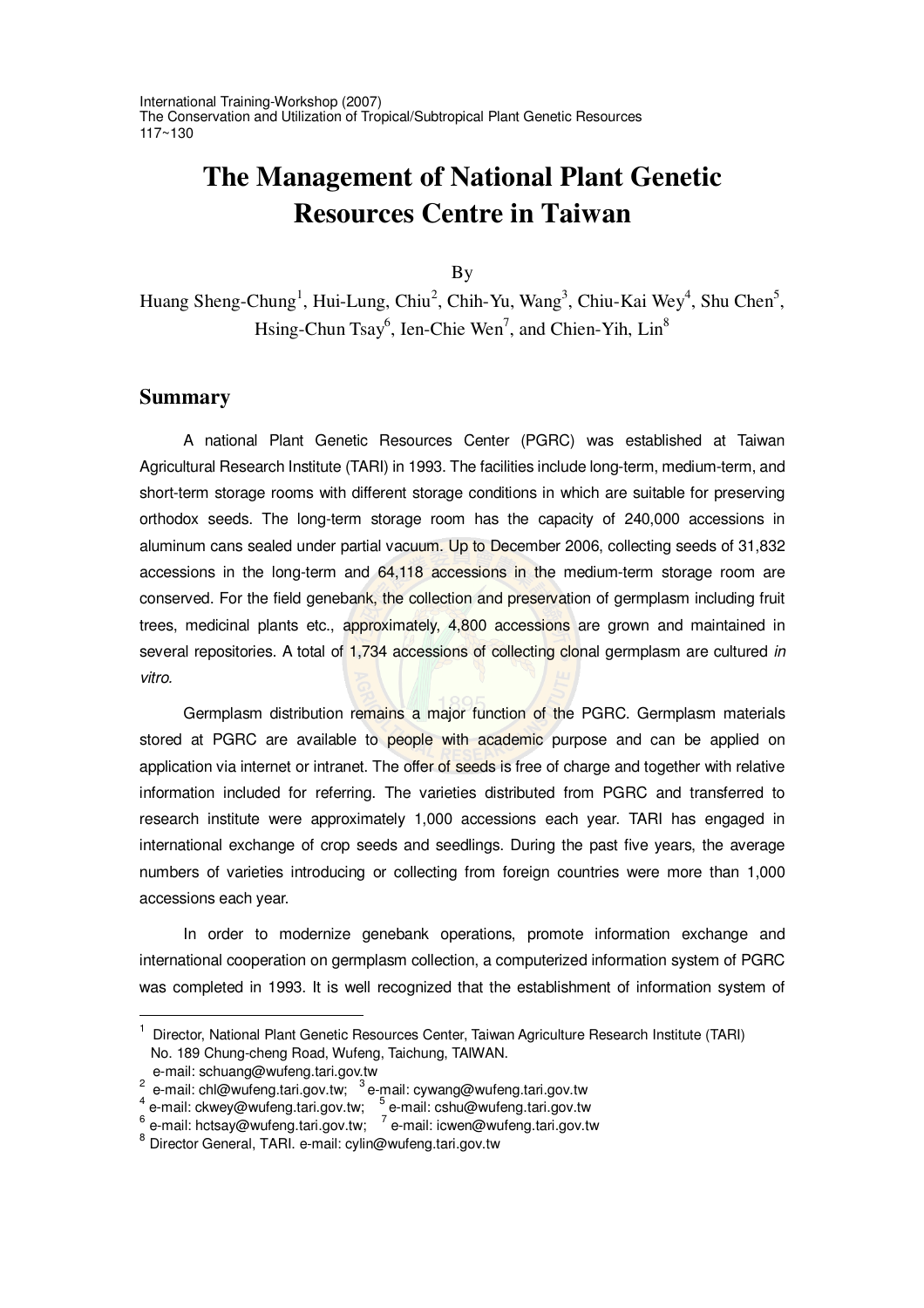germplasm enables users and breeders to search for needed information and to choose appropriate genetic materials in use on crop improvement program. PGRC finally aim to become a regional center for tropical and subtropical crop, through international collaboration on collection.

# **Introduction**

We all realize and agree that agricultural improvement depends on both the utilization of abundant plant genetic resources and the achievement of scientific research. Plant germplasm is indeed the basis of crop improvement, plus the genetic variations and biodiversity are the motivating forces for continuous of progress in plant breeding. In recent years, the cultivation of hybrids and fixed commercial varieties has threatened the survival of indigenous varieties and wild plants. These primitive types may have genetically high disease resistance or environmental tolerance and are considered as precious source for utilization in future. In view of the long-term needs of ecological system, the sustainable conservation and utilization of plant genetic resources have called attention of the scientists and governors in countries all over the world. Additionally, the research and development of using skills, techniques, strategies to properly manage germplasm are also of importance. It is very meaningful to the understanding and maintaining the genetic diversity and conducting the precious plant genetic materials with care and efficiency. Besides, the establishment of an efficient information system can help genebank manager to better administer germplasm activities such as collection, preservation, regeneration, distribution, and exchange.

Taiwan Island has abundant flora, especially tropical and subtropical plants because of its geographical features. In recent years, according to the high enhancement in agricultural production and a mighty advance of economic progress, the native flora has been diminished by various development projects. The genetic base of fundamental crops became narrow by rapid progress in plant breeding and the large scale adoption and frequent turnover of the improved cultivars.

Taiwan has realized the importance of sustainable conservation and utilization of plant genetic resources. During the past decades, a crop committee of germplasm conservation and multiplication system has been organizing to assist in the development of high priority technologies for improving agricultural productivity. At that time, the Plant Genetic Resources Center (PGRC) was constructed and placed at Taiwan Agricultural Research Institute (TARI) in Taichung. The PGRC was inaugurating on August 10, 1993 and initiated operations. The center is administered by TARI under the supervision and funding from government.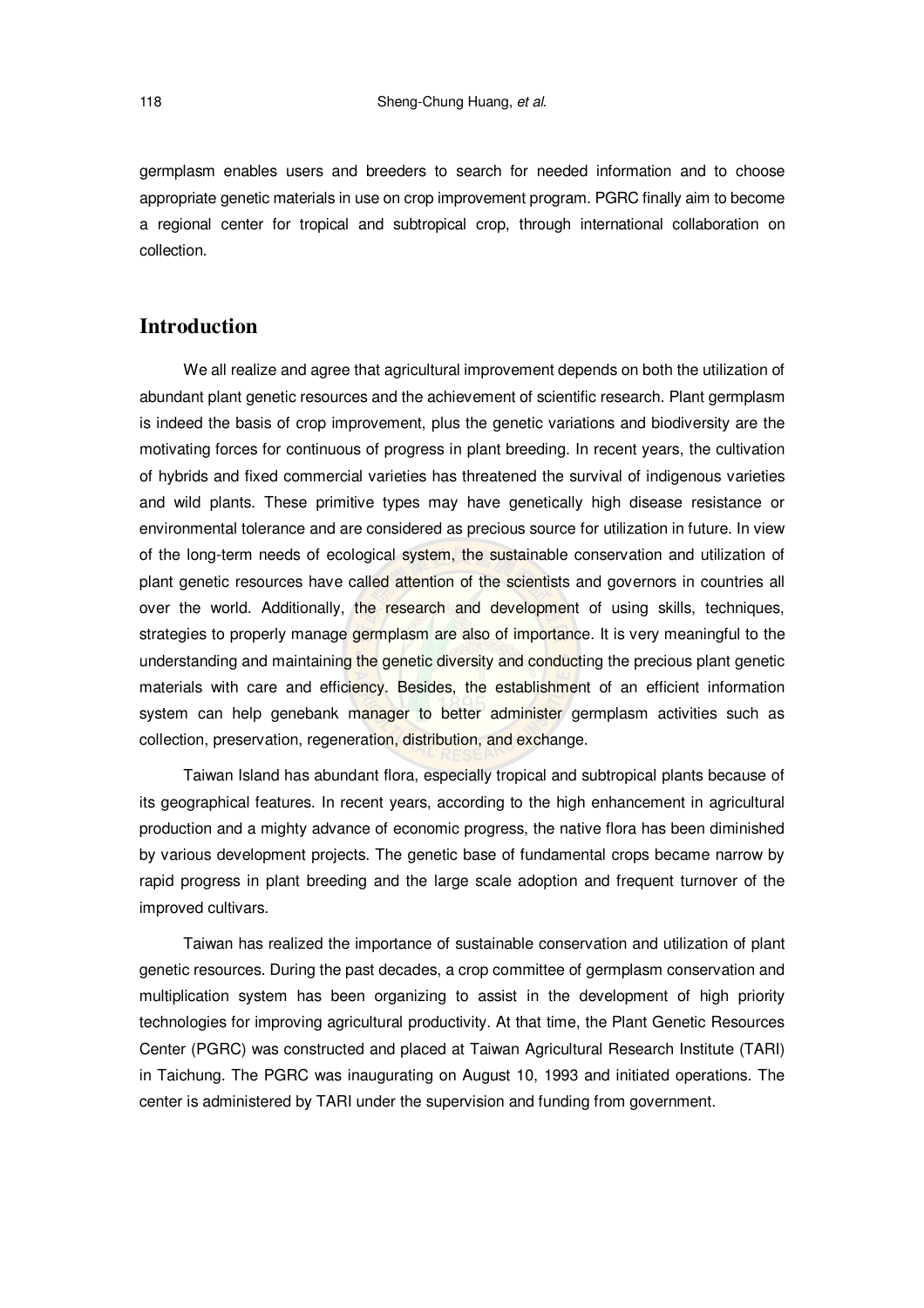## **Status of Collections and Conservation of PGRs**

## - **Storage facilities and genebank management**

The PGRC of the Taiwan was established at TARI in 1993. The Center has storage facilities with long-term, medium-term, and short-term storage rooms with storage conditions of -12 $\pm$ 2 °C and 40 $\pm$ 3 %RH, 1 $\pm$ 2 °C and 40 $\pm$ 3 %RH, and 10 $\pm$ 2 °C and 40 $\pm$ 3 %RH, respectively. Activities at the PGRC can be divided into four parts: collection, preservation, distribution, and research on preservation and identification technologies on germplasm. The targets of collection include germplasm currently kept by Seed Units within the country, the new varieties bred by breeding programs, genetic materials acquired from international exchange, and germplasm collected by exploration teams to meet specific demands. When germplasm materials are imported, they have to be examined by the Bureau of Animal & Plant Health Inspection & Quarantine (BAPHIQ) for quarantine purposes so as to make sure it is infection-free and viable for reproduction and distribution.

For the processing of collected samples of germplasm preservation, the method of preservation is divided according to the type of germplasm which is seed or non-seed (clonal materials). For the aspect of storage of plant seeds, according to the storage tolerance of seeds to low temperature and dry environment, seeds are further divided into storable and non-storable types. These storable materials include small-seeded grain crops and vegetables. They can be stored for a long time under low-temperature and low-humidity environment and are separately stored in long, medium, and short-term store rooms in accordance to the purpose of storage.

The long-term preservation with storage conditions of  $-12\pm2$  °C and 40 $\pm3\%$  RH is provided mainly for the comprehensive base collection. Careful identification and selection processing are conducted stringently before storage. Storage capacity of the long-term room is 240,000 accessions in aluminium cans sealed under partial vacuum. Stored materials are not be used for exchange. They are only preserved for regenerating fresh seed and periodically examined for seed viability level. The main purpose of this storage is for the perpetuation of the seed stocks. Seed life expectancy of seed preserved in long-term storage at this Centre will last from 30 to 50 years.

The facility of medium-term storage with storage conditions of  $1\pm 2$  °C and 40 $\pm 3$  % RH is provided solely for the seeds of actively used materials. This storage will accommodate 250,000 accessions or samples that can be used for distribution, exchange, multiplication, and evaluation purposes. The seeds are also supplement the base collection in long-term storage. Regular germination tests and seed regeneration are required for materials in the storage in order to maintain their viability.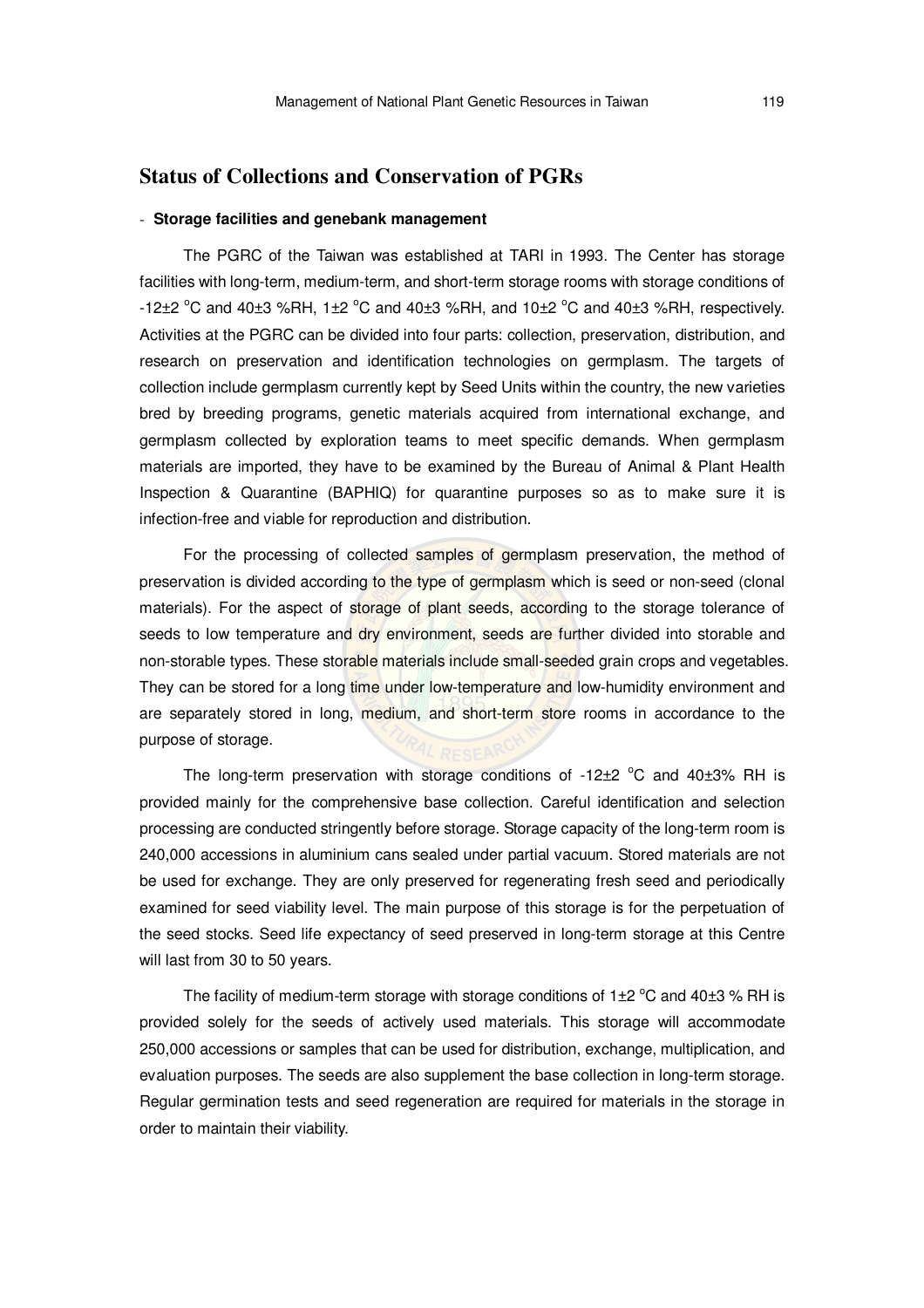The short-term storage room with storage conditions of 10 $\pm$ 2 °C and 40 $\pm$ 3 %RH is provided for storing working materials frequently requested or used, such as those parents and progenies of the breeding material or those with particular characteristics for research purpose are kept in this storage room. The storage capacities of the short-term rooms are 200,000 accessions.

Those classified as non-storable type of seed which can not be stored under low temperature and low humidity conditions, are certain vegetables, cocoa, longan, litchi, as well as those seeds are large and fleshly. Such seeds may be stored in low temperature ranges  $(0-10\degree C)$  for short periods such as 1-5 years.

#### - **Number of accessions by crops/species**

Up to December, 2006, the PGRC has stored totally 67,942 accessions in its long-term, medium-term storage rooms, tissue culture rooms, or field repositories. These accessions represent more than 180 families, 696genus, and 1,058 species of plant germplasm (Table 1). The collections of seeds including 31,832 accessions in the long-term and 64,118 accessions in the medium-term storage room are conserved. For the field genebank, the collection and preservation of germplasm including fruit trees, medicinal plants etc., approximately, 4,800 accessions are grown and maintained in several repositories. A total of 1,734 accessions of collecting clonal germplasm are cultured *in vitro.*

| Crop           |                         | No. of | No. of                       | No. of     |
|----------------|-------------------------|--------|------------------------------|------------|
|                | Scientific name         |        | passport data character data | image data |
| Soybean        | Glycine max             | 18,940 | 14,876                       | 64         |
| Tomato         | Lycopersicon esculentum | 6,745  | 87                           | 1459       |
| Mungbean       | Vigna radiata           | 6,301  | 9,438                        | 51         |
| Rice           | Oryza sativa            | 5,910  | 15,520                       | 84         |
| Pepper         | Capsicum annuum         | 4,301  | 917                          | 118        |
| Eggplant       | Solanum melongena       | 2,740  | 470                          | 320        |
| Peanut         | Arachis hypogaea        | 2,112  | 1,479                        | 127        |
| Common flax    | Linum usitatissimum     | 1,811  | 0                            | 3          |
| Sugarcane      | Saccharum officinarum   | 1,397  | 590                          | 0          |
| Asparagus bean | Vigna unguiculata       | 1,333  | 516                          | 116        |
| Sweet potato   | Ipomoea batatas         | 1,309  | 596                          | 0          |

Table 1. The summary of germplasm accessions preserved in PGRC in 2006.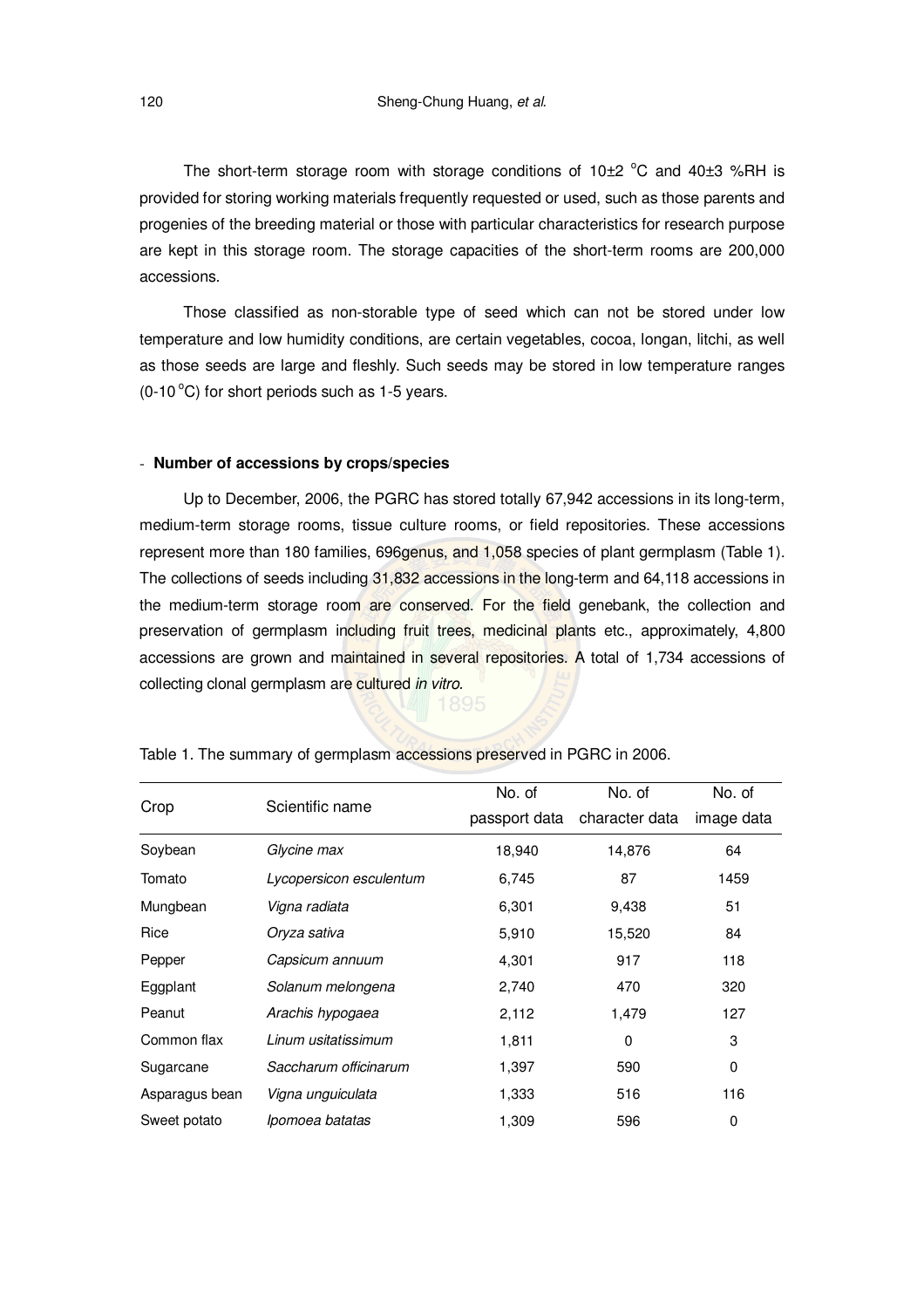| Corn                                | Zea mays                                | 997 | 293          | 13             |
|-------------------------------------|-----------------------------------------|-----|--------------|----------------|
| Lettuce                             | Lactuca sativa                          | 710 | 0            | 0              |
| Edible amaranth                     | Amaranthus tricolor                     | 588 | $\mathbf 0$  | 4              |
| Sorghum                             | Sorghum bicolor                         | 524 | 492          | 6              |
| Chinese cabbage                     | Brassica campestris<br>Pekinensis group | 520 | 0            | 3              |
| Snap bean                           | Phaseolus vulgaris                      | 505 | 147          | 32             |
| Cucumber                            | Cucumis sativus                         | 465 | 48           | 100            |
| Spinach                             | Spinacia oleracea                       | 416 | $\mathbf 0$  | $\overline{c}$ |
| Tobacco                             | Nicotiana tabacum                       | 385 | 0            | 0              |
| Watermelon                          | Citrullus lanatus                       | 381 | 134          | 6              |
| Black gram                          | Vigna mungo                             | 309 | $\mathbf 0$  | 145            |
| Muskmelon                           | Cucumis melo                            | 305 | 354          | 4              |
| Adzuki bean                         | Phaseolus angularis                     | 280 | 490          | 25             |
| Luffa                               | Luffa cylindrica                        | 270 | 225          | 4              |
| Jute                                | Corchorus capsularis                    | 266 | 0            | 0              |
| Cauliflower                         | Brassica oleracea Botrytis              |     |              |                |
|                                     | group                                   | 262 | $\mathbf{1}$ | 0              |
| Peach                               | Prunus persica                          | 260 | 183          | 59             |
| Squash                              | Cucurbita moschata                      | 234 | 99           | 15             |
| Banana                              | 1895<br>Musa spp.                       | 232 | 88           | 254            |
| Snow pea                            | Pisum sativum                           | 224 | 79           | $\overline{c}$ |
| Bitter melon<br>Momordica charantia |                                         | 219 | 122          | 20             |
| Mulberry                            | Morus spp.                              |     | 329          | 229            |
| Garlic                              | Allium sativum                          | 204 | 214          | 258            |
| Chinese mustard                     | Brassica campestris Chinensis           | 202 | 11           | 0              |
|                                     | group                                   |     |              |                |
| Chinese kale                        | Brassica oleracea Alboglabra            | 201 | 102          | 0              |
|                                     | group                                   |     |              |                |
| Bottle gourd                        | Lagenaria siceraria                     | 200 | 136          | 11             |
| Asparagus                           | Asparagus officinalis                   | 185 | $\mathbf 0$  | 0              |
| Mango                               | Mangifera indica                        | 183 | 22           | 1              |
| Mustard                             | Brassica juncea                         | 136 | 20           | 6              |
| Sunflower                           | Helianthus annuus                       | 134 | 125          | 25             |
| Taro                                | Colocasia esculenta                     | 132 | 34           | 0              |
| Radish                              | Raphanus sativus                        | 129 | 15           | 0              |
| <b>Buckwheat</b>                    | Fagopyrum esculentum                    | 128 | $\pmb{0}$    | 0              |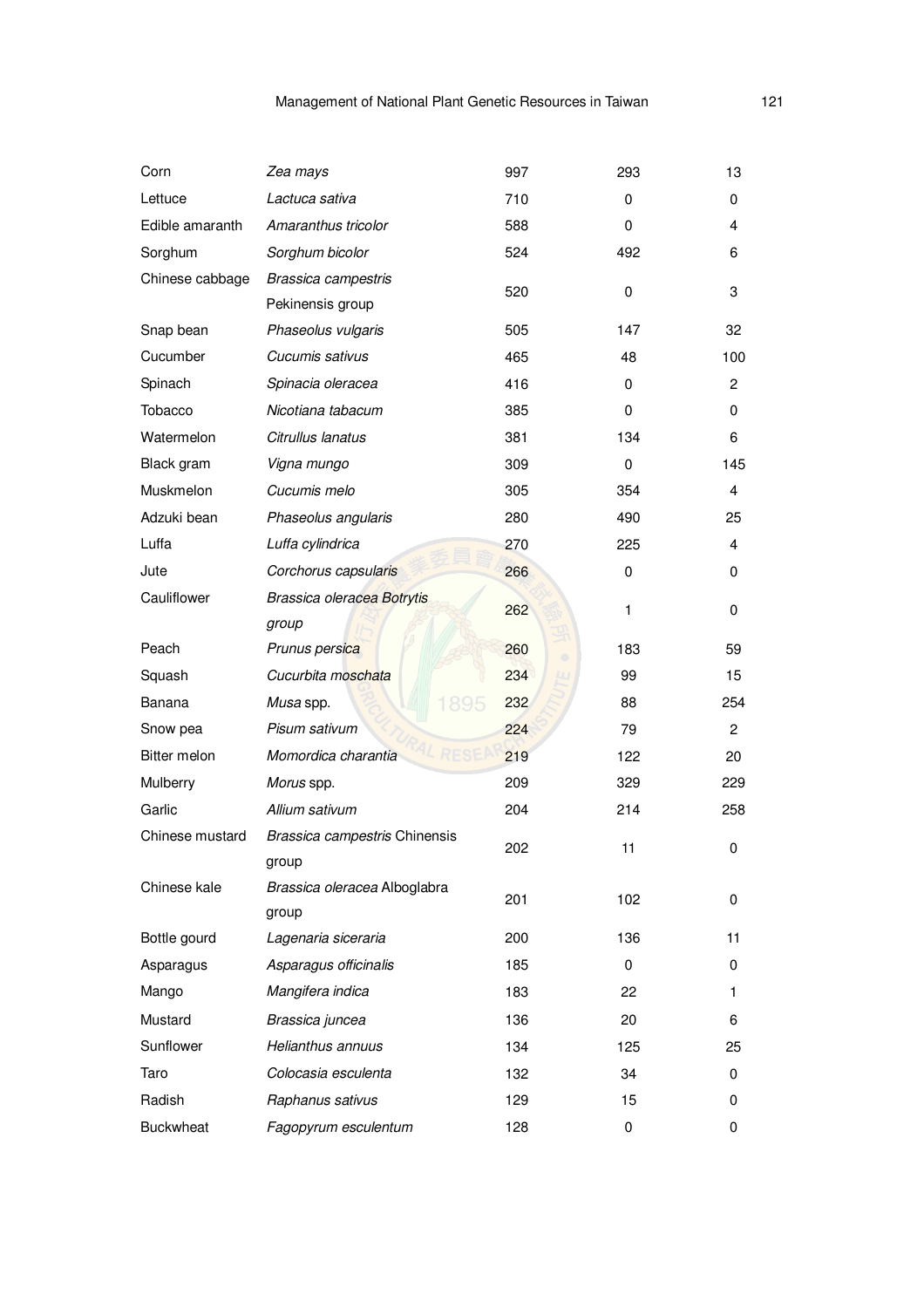| Tea          | Camellia sinensis | 102    | 101    | 415  |
|--------------|-------------------|--------|--------|------|
| Others       |                   | 4.792  | 599    | 381  |
| <b>Total</b> |                   | 67,942 | 48,952 | 4298 |

### - *In-vitro* **culture of plant germplasm**

Recent studies have made it possible to use tissue culture of plant parts such as shoot meristems, leaves, buds, tubers, etc., of vegetatively reproduced plants. Many clonal materials such as potatoes, sweet potato, yam, taro, strawberry, and some ornamental plants are cultured in artificial media. It is more space-saving of intensively managed than field plantings. Tissue culture also ensures virus-free condition and pathogen-free from plants. Moreover, these materials are also desirable for international shipment and germplasm exchange. A total of 1734 clonal materials are collected and cultured *in vitro* (Table 2). In order to save labour cost in a limited space, as well as maintain the minimum growth of plants *in vitro*, the low temperature, low light, and modified artificial medium are used in the tissue culture room in PGRC.

| Crops                                                      | Number of varieties |
|------------------------------------------------------------|---------------------|
| Sweet potato ( <i>Ipomoea babatas</i> (L.) Lam.)           | 1361                |
| Yam ( <i>Dioscorea</i> spp.)                               | 22                  |
| Taro (Colocassia esculenta (L.) Schott.)                   | 40                  |
| Potato (Solanum tuberosum L.)                              | 22                  |
| Banana (Musa sapientum L.)                                 | 123                 |
| Strawberry (Fragaria chiloensis Duch. var. ananassa Hort.) | 16                  |
| Lily (Lilium spp.)                                         | 129                 |
| Herbs                                                      | 16                  |
| Amoectochilus spp.                                         | 5                   |
| Total                                                      | 1,734               |

 $\sqrt{2}$ 

Table2. Accessions of clonal germplasm *in vitro* conservation in PGRC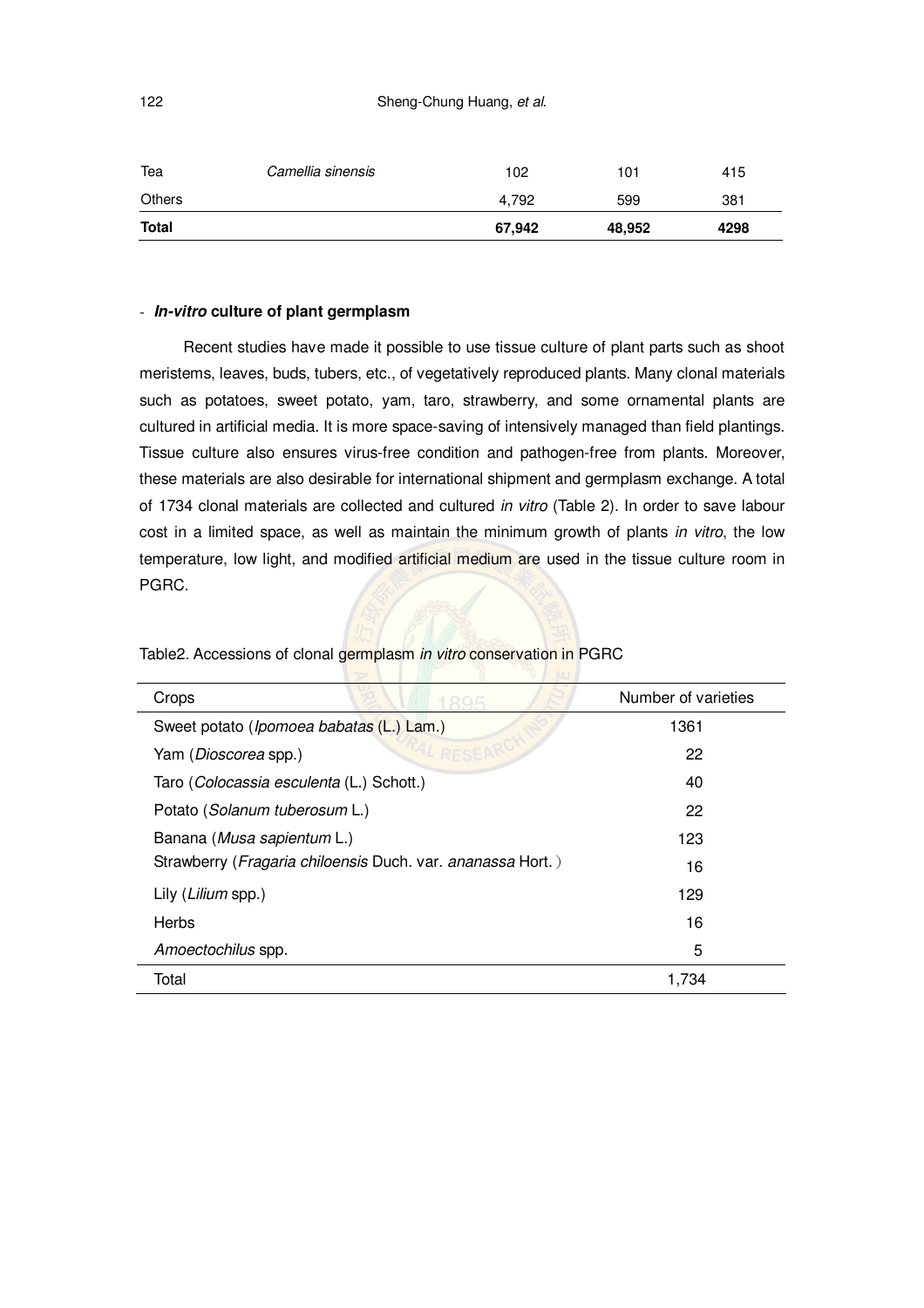## - **Field genebanks**

Germplasm materials such as fruit trees, sweet potato, medicinal plants, and grasses are grown in nursery field for conservation. So far TARI has maintained seven field nursery sites at different elevations for clonal germplasm. Of two nurseries at TARI, one is used for quarantine and isolation reproduction purpose and one repository site is used for medicinal plants preservation. The aim of the repository is focusing on collection, introduction, propagation, and conservation. The total collections of fruit trees repository include 45 families, 88 genera, and about 800 accessions. In this repository system, tropical/subtropical fruits such as apple, plum, peach, pear, Chinese apricot, persimmon, grape, loquat, pimple, longan, litchi, citrus, avocado, passion fruit, banana, papaya, mango, Indiana jujube, star fruit, guava, wax apple, mulberry, and some exotic fruits were preserved in field genebank (Table 3).

| Repository garden                | Crops of preservation                       | Accessions |
|----------------------------------|---------------------------------------------|------------|
| Wanshiang high-altitude field    | Apple, Peach, Pear                          | 72         |
| repository                       |                                             |            |
| Loona middle-altitude field      | Peach, Plum, Chinese apricot, Persimmon     | 240        |
| repository                       |                                             |            |
| Wanfeng (TARI) low-altitude      | Grape, Loquat, Peach, Plum, Chinese         | 178        |
| repository                       | apricot, Persimmon                          |            |
| Chiayi tropical & subtropical    | Pineapple, Longan, Litchi, Citrus, Avocado, | 596        |
| repository                       | Passion fruit, Banana, Exotic fruits        |            |
| Fengsan tropical repository      | Papaya, Mango, Indiana jujube, Star fruit,  | 311        |
|                                  | Guava, Wax apple                            |            |
| Guansih citrus repository        | Citrus                                      | 112        |
| Banana Research Institute        | Banana                                      | $214*$     |
| Miaoli Agricultural Research and | Mulberry                                    | 138        |
| <b>Extension Station</b>         |                                             |            |

Table 3. Germplasm materials of fruit trees grown in field nursery for conservation.

\* Detail referring Table 4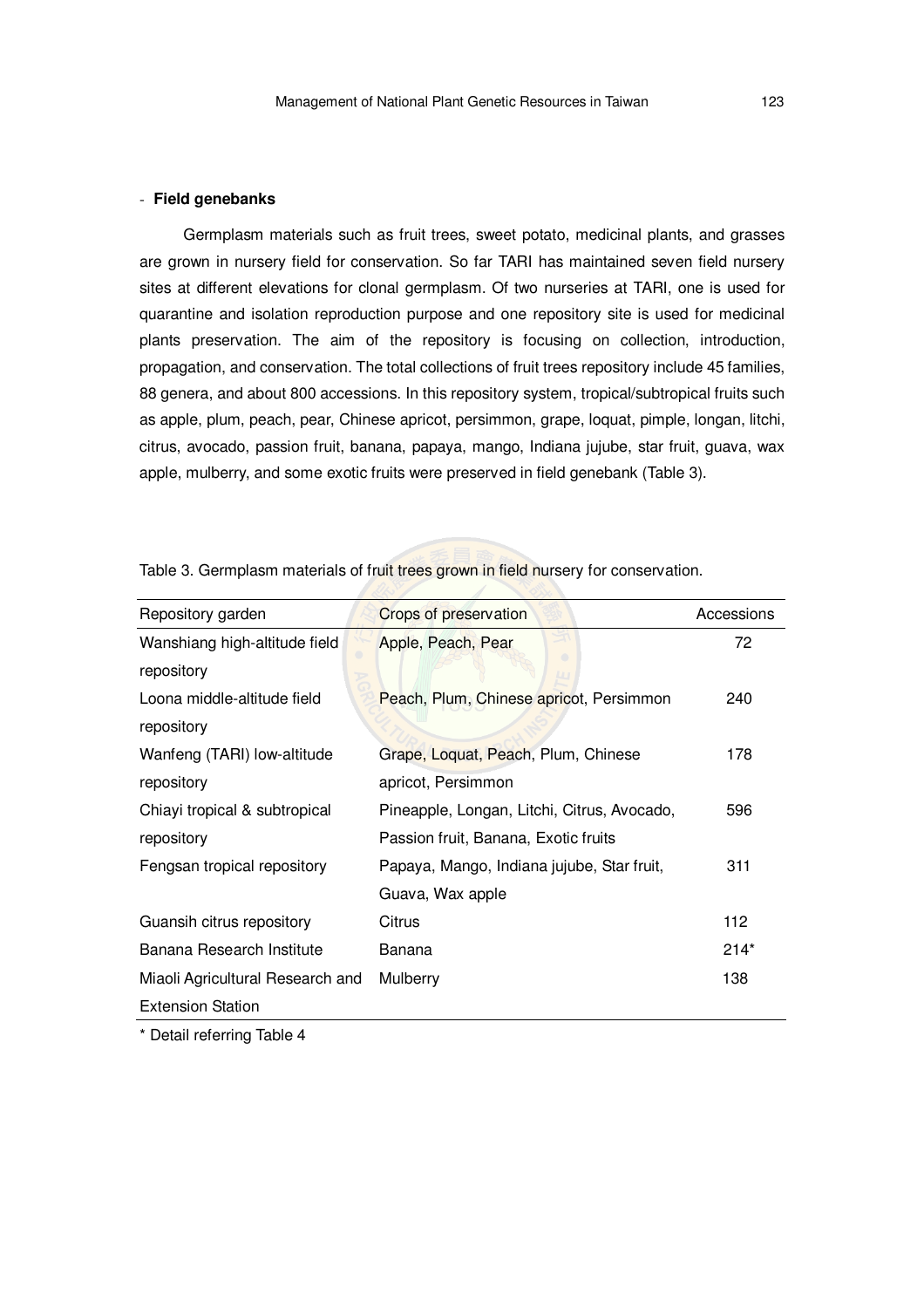| Type of genome | accessions     |
|----------------|----------------|
| AA             | 19             |
| AB             | $\overline{c}$ |
| BB             | 1              |
| AAA            | 98             |
| AAB            | 36             |
| ABB            | 27             |
| AAAA           | 1              |
| AABB           | 1              |
| Other          | 22             |
| Total          | 214            |

Table 4. Collection of banana germplasm in different genome types.

In order to expand the functions of fruits germplasm, we investigate the growth habit, evaluate the utilization, and establish the primary database. The main purpose is to select the species or lines which may have the economic value or can be used as stocks with resistance to diseases or pests or can be used as the substrates for hybridization. Some indigenous or local plums with a distinct aroma and sweet skin (non-astringent) are adopted to breed with commercial variety and that become the important low chilling plum genepool in the world.

Most of citrus trees in Taiwan are likely infected with virus or virus-like disease. Nursery trees propagated from the material of existing trees in orchard are likely to be infected with these pathogens. Therefore, the program of establishment of virus-free citrus stock has been conducted since 1982. A two-level propagation procedure of foundation grove and scion grove was developed to improve the clonal germplasm. The mother trees in foundation grove are generated through shoot-tip grafting, heat therapy and indexed free from the above-mentioned pathogens. Scion trees from budwood are released and propagated directly from mother trees. Mother trees and scion trees are conserved in isolated screen house. There are 22 cultivars 36 lines have been preserved in scion grove.

Among the banana germplasm, using mass screening of resistant clones in indigenous plant *Musa formosana* (Warb.) Hayata, we investigate the feasibility of using root-pruning inoculation method. The results showed that the disease incidence of 'Pei Chiao' was 87%, but 0% of *M. formosana*. Browning internal symptom was appeared in 'Pai Chaio', but not in *M. formosana*. It obviously indicated the native species of *M. formsana* has high resistance to Fusarium wilt in banana. This character of disease resistance is considered as precious sources for utilizing banana gene pool in breeding program.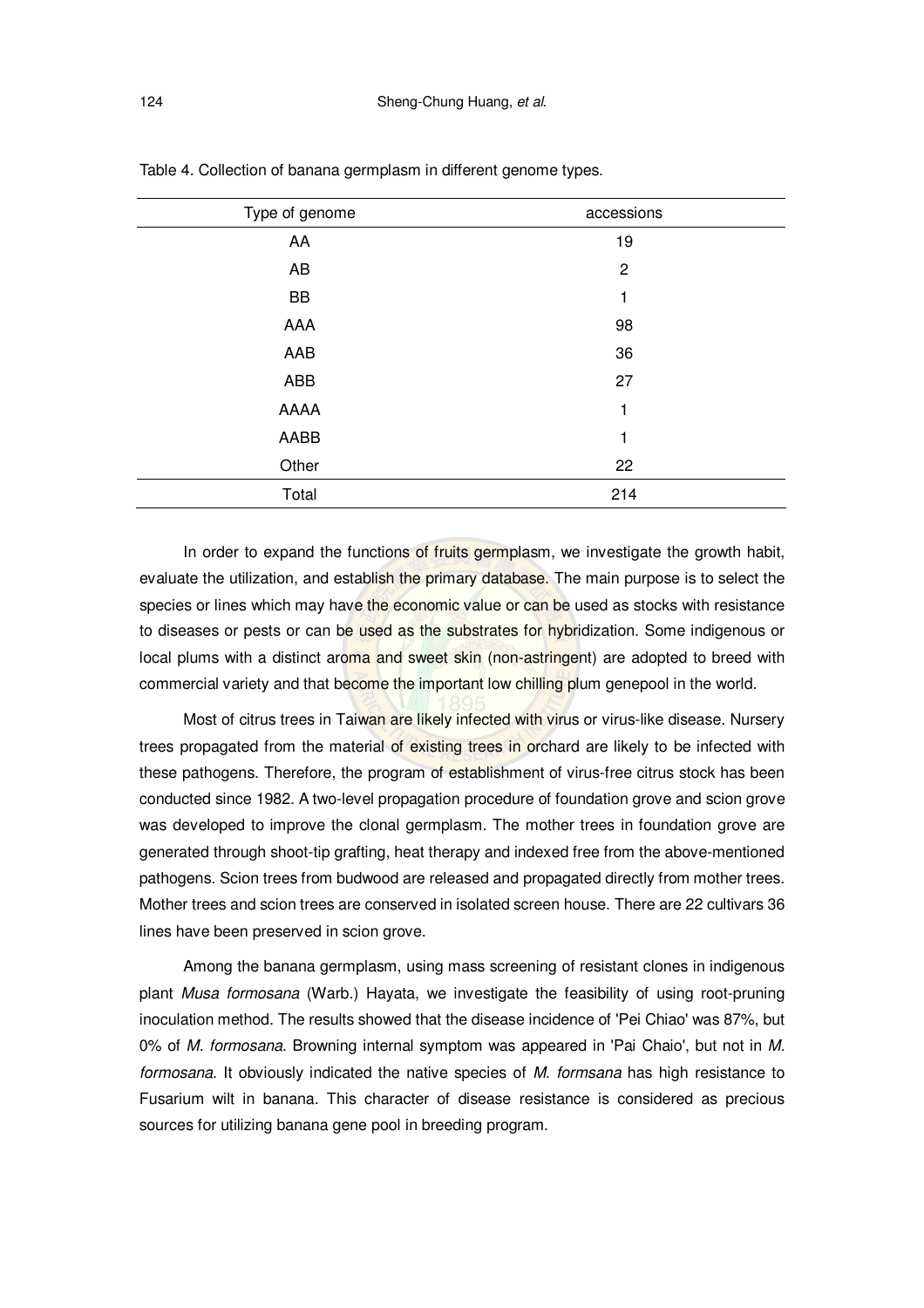#### - **Germplasm collection of medicinal plants**

For the indigenous and local medicinal plant collection, PGRC collaborated with other agricultural institutes conducting the collection and preservation of genetic resources of medicinal plants. These materials including 23 species of Devision Pteridophytes, one species of Devision Gymnosperms, 880 species of Devision Dicotylendons, and 114 species of Devision Monocotyledons were added to PGRC collection. Among these materials, 109 species are native species (Table 5). Some materials are waiting for further regeneration, characterization, and utilization evaluation. Three conservation sites of medicinal plants were established for long-term preservation. A low altitude garden of medicinal herbs collection was set up at TARI. The germplasm of medicinal trees is located in Guansi Experiment Station and the other one repository nursery is established at Taitung District Agricultural Research and Extension Station for the manipulation of backup system. The information system of networks of medicinal plants germplasm has established to offer the academic research and genetic resources exchange. Aperiodical workshop has been held for exchanging knowledge and experiences on collection and development of native medicinal plants.

| Devision       | <b>Families</b> | Genera | <b>Species</b> | Native species |
|----------------|-----------------|--------|----------------|----------------|
| Pteridophytes  | 14              | 16     | 23             | 0              |
| Gymnosperms    |                 |        |                | 0              |
| Dicotylendons  | 90              | 312    | 880            | 92             |
| Monocotyledons | 19              | 56     | 114            | 17             |
| Total          | 124             | 385    | 1,018          | 109            |

 $\blacksquare$   $\blacksquare$   $\blacksquare$   $\blacksquare$   $\blacksquare$   $\blacksquare$ 

Table 5. Collection and conservation of medicinal plants added into PGRC in 2006.

#### - **Distributions and exchange of germplasm**

Germplasm distribution remains a major function of the PGRC. Germplasm materials stored and maintained at PGRC are not only for conservation purposes but also to support research and utilization. These genetic materials are available to all persons with academic purpose and can be applied via internet or intranet. The supply of seeds is free of charge as well as including relative information for referring. In the past five years, many accessions of germplasm were distributed and transferred to domestic researchers listed in Table 6.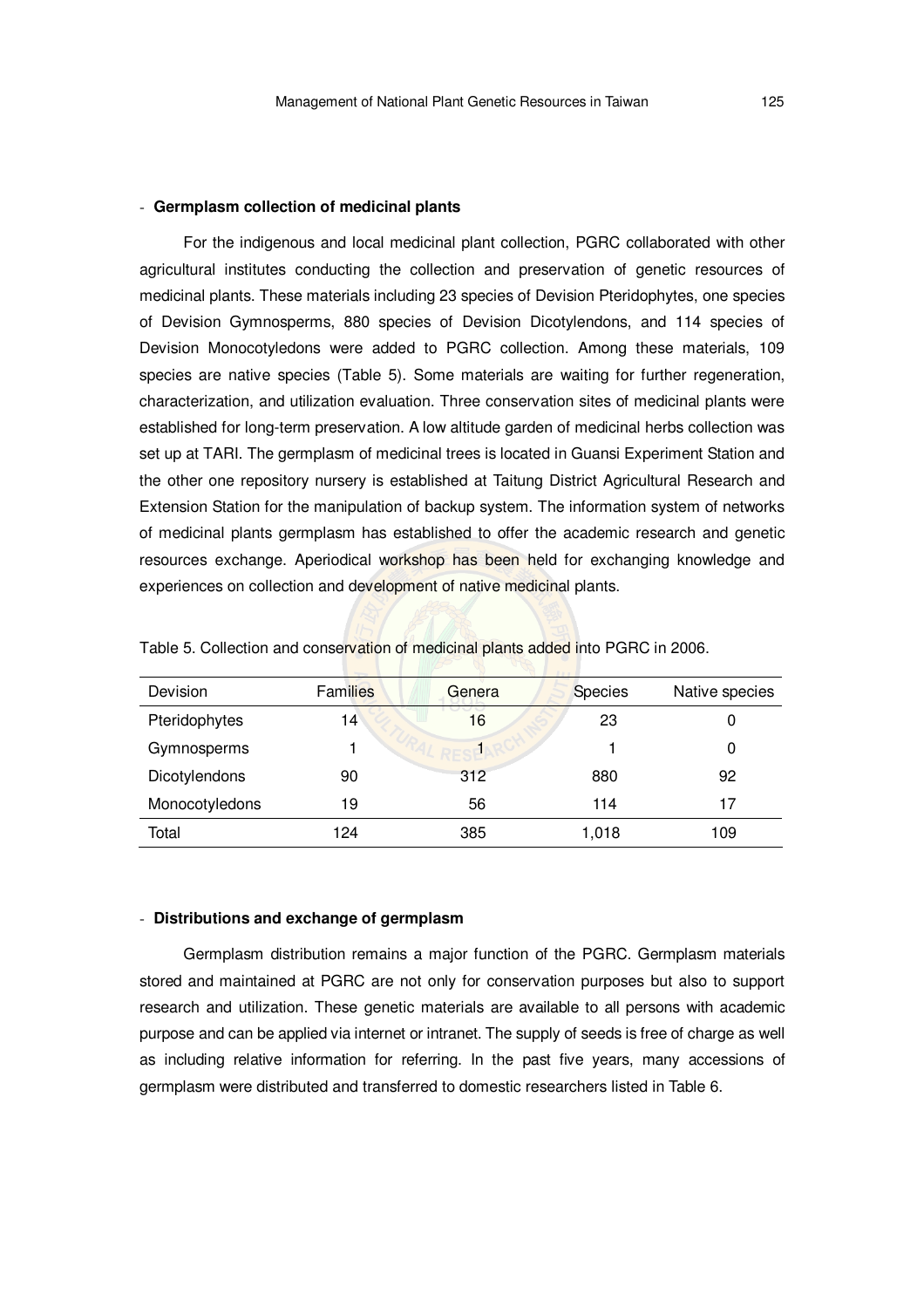| Crop                 | 2001     | 2002                     | 2003     | 2004       | 2005                     |
|----------------------|----------|--------------------------|----------|------------|--------------------------|
| Food Crops           | 13 (381) | 9(295)                   | 5(82)    | 11 (1,069) | 9(627)                   |
| Vegetable            | 17 (583) | 12 (393)                 | 6(76)    | 28 (336)   | 14 (516)                 |
| <b>Fruit Crop</b>    | 1(1)     | 1(2)                     | ٠        | 6(8)       | $\overline{\phantom{a}}$ |
| <b>Special Crops</b> | 22 (28)  | 1(1)                     | 2(22)    | 7(10)      | 3(139)                   |
| Forage               | 1(3)     |                          |          | 1(1)       | $\overline{\phantom{a}}$ |
| Ornamentals          | 2(2)     | $\overline{\phantom{a}}$ |          | 5(5)       | 4(60)                    |
| Total                | 56 (998) | 23 (691)                 | 13 (180) | 58 (1,429) | 30 (1,342)               |

Table 6. Summary of germplasm distributed and transferred to domestic researchers in the past 5 years.

The number of species and subsequent accessions in parentheses

International genetic resources exchange is also an important part of the center's service. Since 1960, TARI has been actively engaged in international exchange of crop seeds and seedlings for research purpose. The germplasm collections imported from foreign countries are conserved in an isolated greenhouse or repository nursery in TARI for quarantine examination. Crop seeds that go out of the center need pass through Seed Unit for monitoring and quarantine processing. In 2005, more than 1,000 accessions of seed packets were exchanged and distributed (Table 7). The diverse germplasm collection provides materials that genotypes can be particularly used to diversify production systems and chose as a source of novel varieties for development into new crops for commercialization.

Several kinds of publications have been printed from PGRC, such as proceedings of workshop on germplasm, annual report, catalogs, bulletins of genetic resources collection and exchange etc. Some publications also provide the regulations and instructions of application on germplasm which is available for exchange.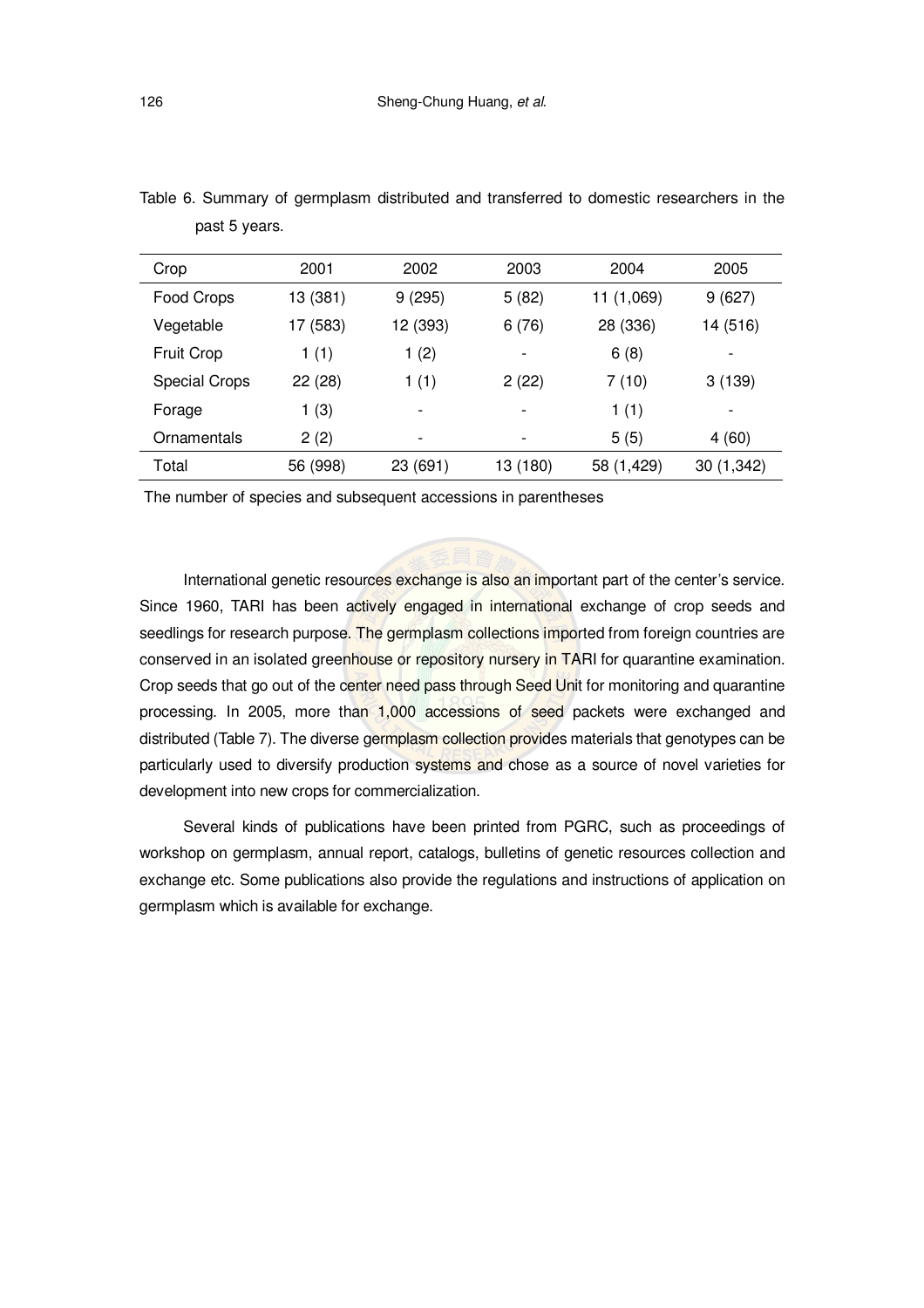| Crop                 | 2001     | 2002     | 2003    | 2004     | 2005     |
|----------------------|----------|----------|---------|----------|----------|
| Food Crops           | 4(23)    | 3(3)     | 1(4)    | 2(499)   | 3(866)   |
| Vegetable            | 28 (69)  | 18 (35)  | 12 (18) | 3(271)   | 2(230)   |
| <b>Fruit Crop</b>    | 4(11)    | 8(35)    | 1(1)    | 1(11)    |          |
| <b>Special Crops</b> |          | 65 (86)  |         |          |          |
| Forage               | 1(3)     | 2(176)   |         |          |          |
| Ornamentals          | 2(48)    | 1(1)     |         | 5(13)    | 1 (12)   |
| Total                | 39 (154) | 97 (336) | 14 (23) | 11 (794) | 6(1,108) |

Table 7. Summary of germplasm exchanged to foreign countries in the past 5 years.

The number of species and subsequent accessions in parentheses

# **Status of Information Systems of PGRs**

# - **Information system for intranet and web-based systems**

In order to strengthen collection, conservation, and utilization of crop germplasm, plus to modernize management and operation of PGRC, a computerized information system has also been completed and called Plant Genetic Resources Information System (PGRCIS). Three main activities were set for the PGRIS including (1) setting up a database, including related germplasm information for breeders and researchers to search for needed information; (2) developing a genetic resources information network within the country and around the world to strengthen the communication of information on germplasm; (3) handling the processing and storage activities of germplasm at PGRC. In order to enhance the communication efficiency of germplasm information, an easy-to-query database and information network were developed through the "hyperlink" available on the WWW. We modified the original program and made it possible to link to other germplasm information centers around the world. This Center provides fibre-optic network system to researchers and breeders who are interested in genetic resources information and can search on the web site (http://www.npgrc.tari.gov.tw). PGRC also provides an excellent information system that can manage germplasm of storage activities. This system is linked to other germplasm informatory centers around the world. Researchers in our country may utilize the linked net to obtain information on plant genetic resources.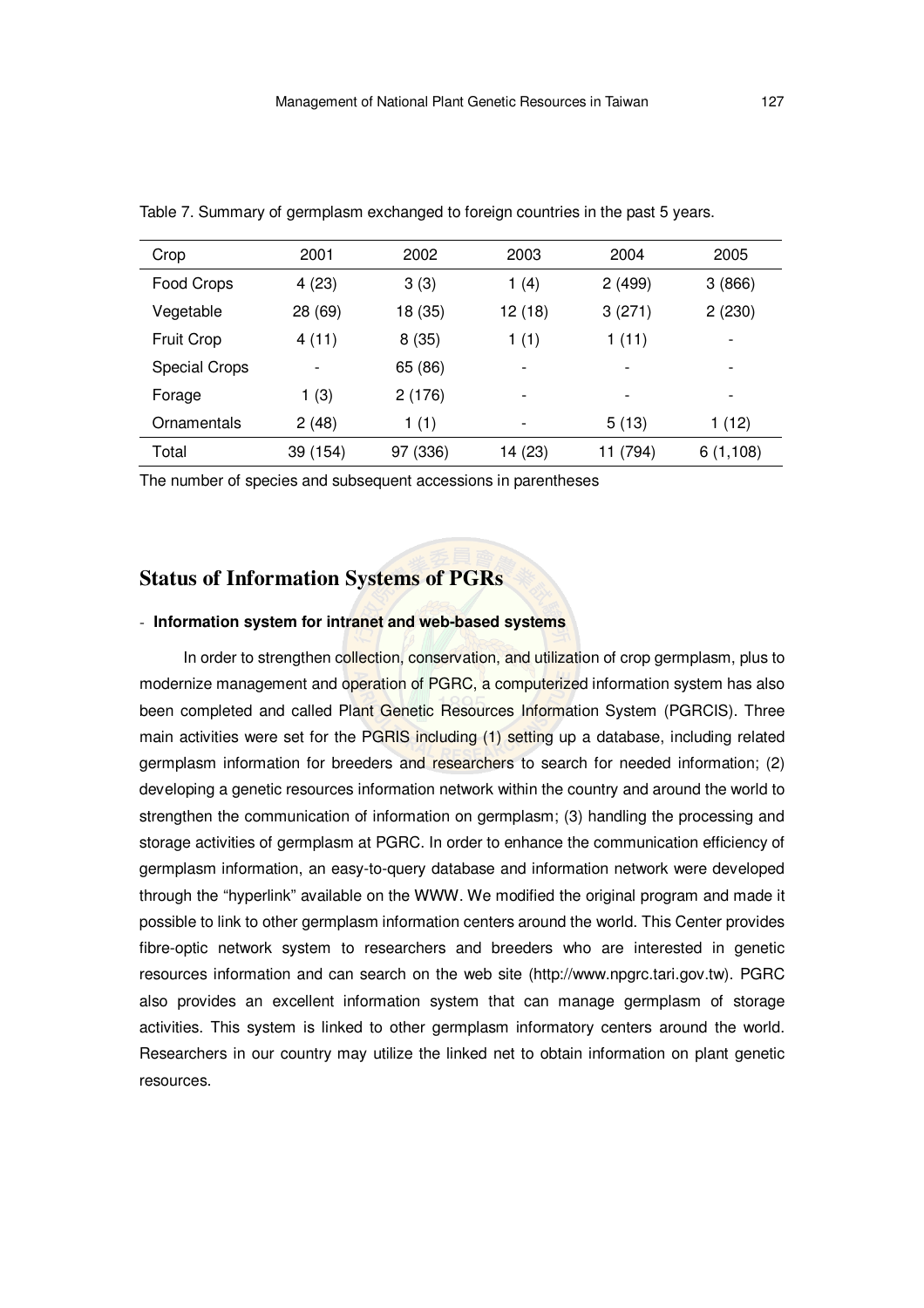#### - **Hardware Architecture**

The frame of hardware architecture of PGRIS is consisted of ORACLE database management system and UNIX operation system which were built in the HP9000 800/G40 database server. To modernize and computerize the operations of the PGRC, all personal computers of PGRC-related laboratories are able to link to the server with a client-sever local network architecture. The system has been upgraded with band width to 2,048K BPS.

The PGRIS employs ORACLE as a relational database management system which is further divided into 12 subsystems according to operative functions. These available data of plant germplasm, including passport data, characterization data, and image data have been stored in PGRIS database. The passport data include background of distribution, donor information, common/scientific name, cultural practices, collection data, pedigree for each accession, and other notes etc. The characterization data records the characteristics of germplasm, such as agronomic traits, resistance and tolerances to stresses, chemical composition, etc. As the image data of plant germplasm can help the operators to differentiate possible duplication and help the researchers to be familiar with the germplasm rapidly. These efforts are being made by PGRIS working group to build up a complete image database relative to the plant germplasm.

## - **Database Contents**

There are approximately 67,942 records of passport data, 48,952 records of characterization data, and 4,298 records of image data in the PGRIS database. The summary of the statistics on data records is shown in Table 1. The users of plant genetic resources can find detail information of donor of each material in each record of data. Since the PGRC preserves numerous plant germplasm accessions and their characteristic data of each species are quite different, we organized various crop committees to define and uniform items and related descriptor states depending on different crops.

The passport data and characterization data are provided by the breeders or collecting expeditions program. To ensure the accuracy of these data, the end-users from application have been assigned to feedback their data to PGRIS for the original breeders and donors. In order to provide a simple and useful tool to the public in country, we modified the program into English version and to establish our own germplasm database in Microsoft Window operation system. The main function of the program makes users enable to input easily and maintain efficiently the passport data as well as characterization data.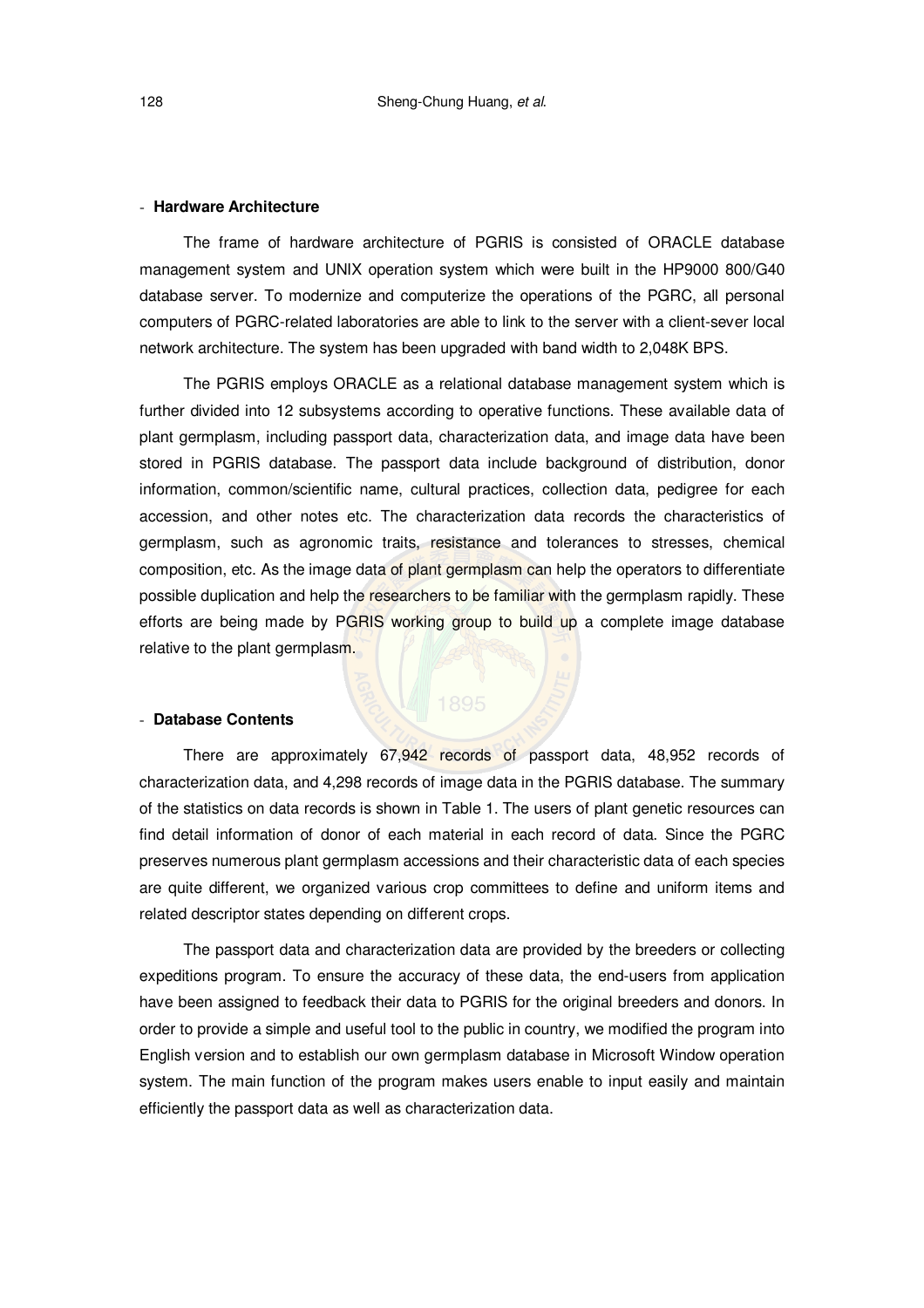# **Mission and Prospects**

In order to maintain the quantity and quality of seeds in genebank, regeneration and characterization of the collected materials are being both at TARI headquarters and the participating farmers and other collaborating institutes. The standardized seed regeneration is being used. Regeneration procedures are based on a standard protocol that take into consideration the breeding structure of each species in order to preserve the genetic integrity of the original population in the regenerated materials.

For strengthening the acquisition, conservation, and utilization of crop germplasm, an advisory committee of plant germplasm and biodiversity has been organized to evaluate academic research proposals and the other issues pertaining plant genetic resources for supporting research and utilization. The plan calls for an amalgamation of existing capabilities of all agricultural research institutions with TARI playing a nuclear role. Under the system, TARI coordinates and collaborates with all research institutions and university on field collection, post-entry quarantine, conservation, regeneration, documentation, dissemination, and international cooperation.

The PGRC aims to serve as the storage site for all crops. Its mission also involves the development of new techniques for seed preservation and identification, provision of germplasm information, plus international exchange. We also aspire to become an international germplasm centre for tropical and subtropical crop, through international collaboration on collection, as a special feature of this centre.

Germplasm is the foundation of agricultural production. Regardless of future development in biotechnology (e.g. gene manipulation, tissue culture, etc.), the practical use of advanced biotechniques is not possible without germplasm. With the rapid loss of germplasm materials nowadays, the gathering and preservation of germplasm take on new urgency. Although we now have good facilities and equipment, we shall need help from all concerned people to provide us with information on germplasm and materials as to expand our holdings and to raise the level of research and agricultural production through richer germplasm collections.

# **References**

1. Begemann F. and K. Hammer. 1993. Intergration of Conservation Strategies of Plant Genetic Resources in Europe. Proceedings of an International Symposium on Plant